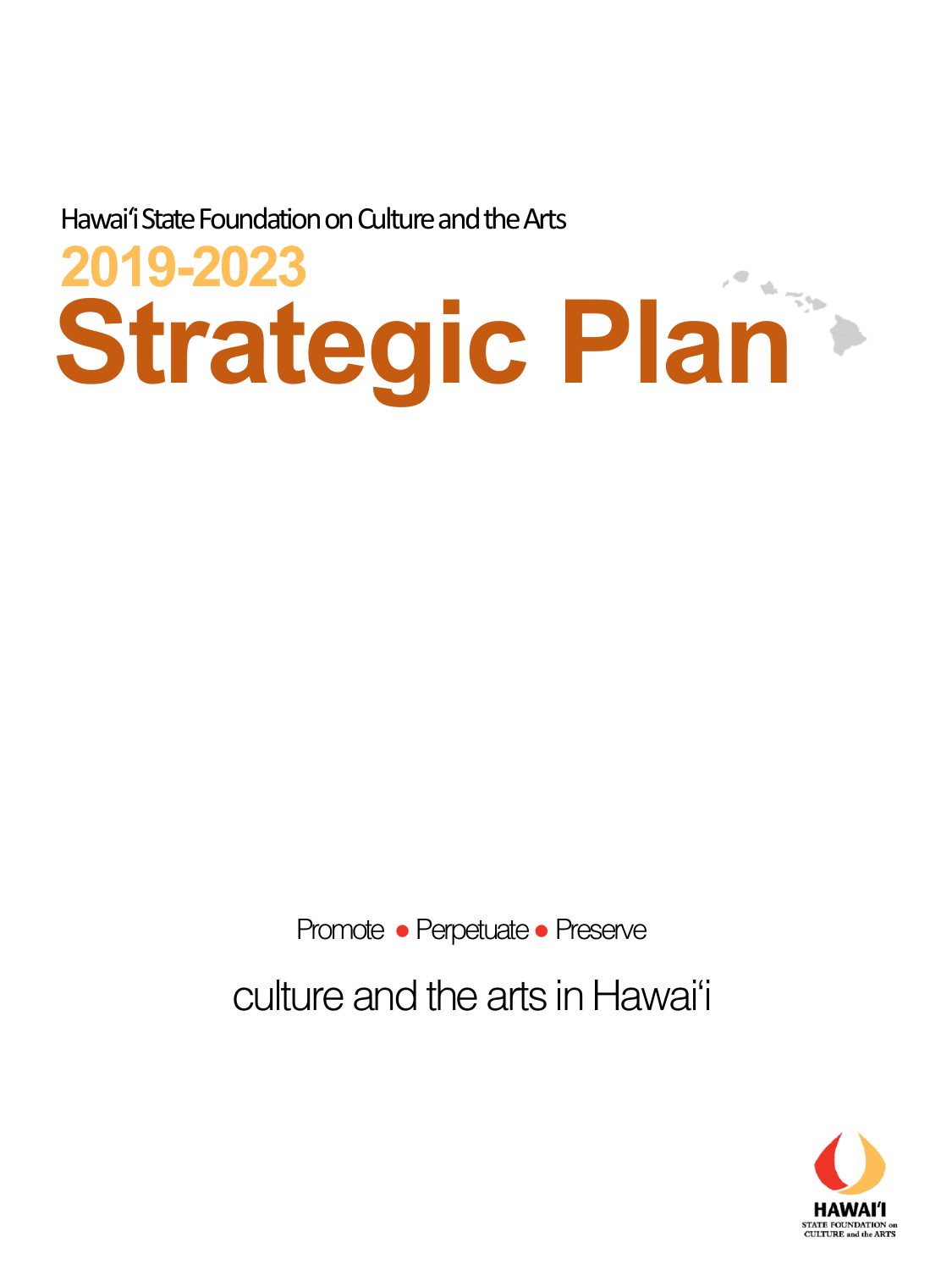## **Executive Summary**

The Hawai`i State Foundation on Culture and the Arts (SFCA) was established by the Hawai`i State Legislature in 1965 as the official arts agency of the State of Hawai`i. Since its inception the SFCA has worked to enrich the lives of Hawai'i residents and visitors through arts and cultural programming and initiatives.

In 2017, the SFCA engaged in a focused and inclusive planning process to secure broad community input. We contracted with Pacific Policy Research Center (PPRC), a nonpartisan, non-profit research and evaluation group to conduct a comprehensive needs assessment and environmental scan, and to additionally work with the SFCA Commissioners and staff to develop a set of needs-responsive strategic priorities and implementation guide.

PPRC gathered feedback from a spectrum of stakeholders, including arts and cultural organizations, independent artists and cultural practitioners, arts educators, SFCA Board of Commissioners and staff, law makers, and the broader community. Approximately 650 stakeholders participated in the data collection process across Hawai'i Island, Kaua'i, Lāna'i, Maui, Moloka'i, and O'ahu. Findings from the community suggest broad support for increased funding for arts education, community programming, and individual practitioners; the desire among neighbor island and rural communities to become more self-driven and organized with the help of the SFCA; the desire to see a greater diversity of disciplines/mediums and cultures represented in Hawai'iʻs arts scene; and support for the SFCA to expand its partnering, communication, and outreach efforts to generate opportunities and build greater public appreciation for culture and the arts.

The priorities set forth are reflective of broad community input and the good thinking of the SFCA Commissioners and staff. In adopting these priorities and accompanying strategies, the SFCA intends to strengthen existing programs and services, pursue new initiatives, embrace a

#### **SFCA Strategic Priorities**  2019-2023

#### **Culture**

Support, foster and celebrate the artistic expressions of Hawai'i's diverse cultures and communities.

#### **Engagement**

Enhance public engagement in culture and the arts.

#### **Education**

Strengthen arts education for all learners.

#### **The Arts**

Enrich the public sphere through the arts.

culture of transparency and accountability, and set and meet benchmarks that communicate our intentions clearly to our staff, partners, and the broader community.

The SFCA will measure success against a set of performance metrics put forth in the SFCA Strategic Priorities Implementation and Monitoring Plan. This plan identifies resources, activities, milestones, and measurable outcomes to allow both the SFCA Commissioners and staff to evaluate, report, and act on identified successes and challenges. The SFCA will report on progress at regular commission meetings and in the SFCA Annual Report. The SFCA is thankful for the thoughts, concerns, and recommendations shared and looks forward to strengthening and broadening participation in the arts through strategic engagement, performance management, exhibition, grantmaking, and programming.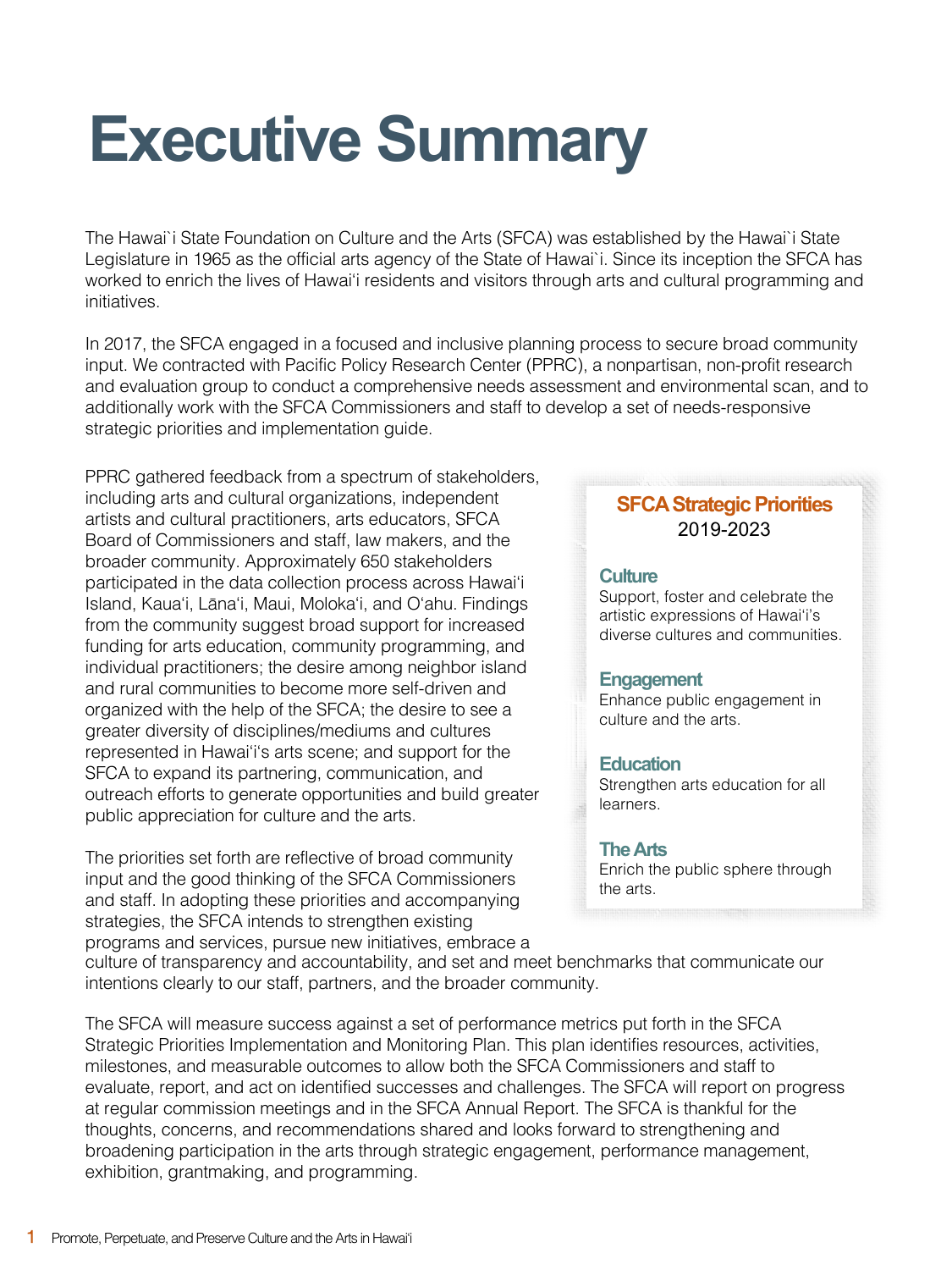

**Vision** We envision a thriving and vibrant Hawai'i enriched by culture and the arts.

## Mission

To promote, perpetuate, and preserve culture and the arts in Hawai'i.

## Values

- 1. We celebrate and emphasize the cultural richness and diversity of Hawai'i.
- 2. We believe in equitable access, transparency, and community-based decision making.
- 3. We share in the responsibility to perpetuate the Native Hawaiian culture and the arts.
- 4. We view art and cultural engagement as critical to the educational, economic, and social well-being of individuals, communities, and the State of Hawai'i.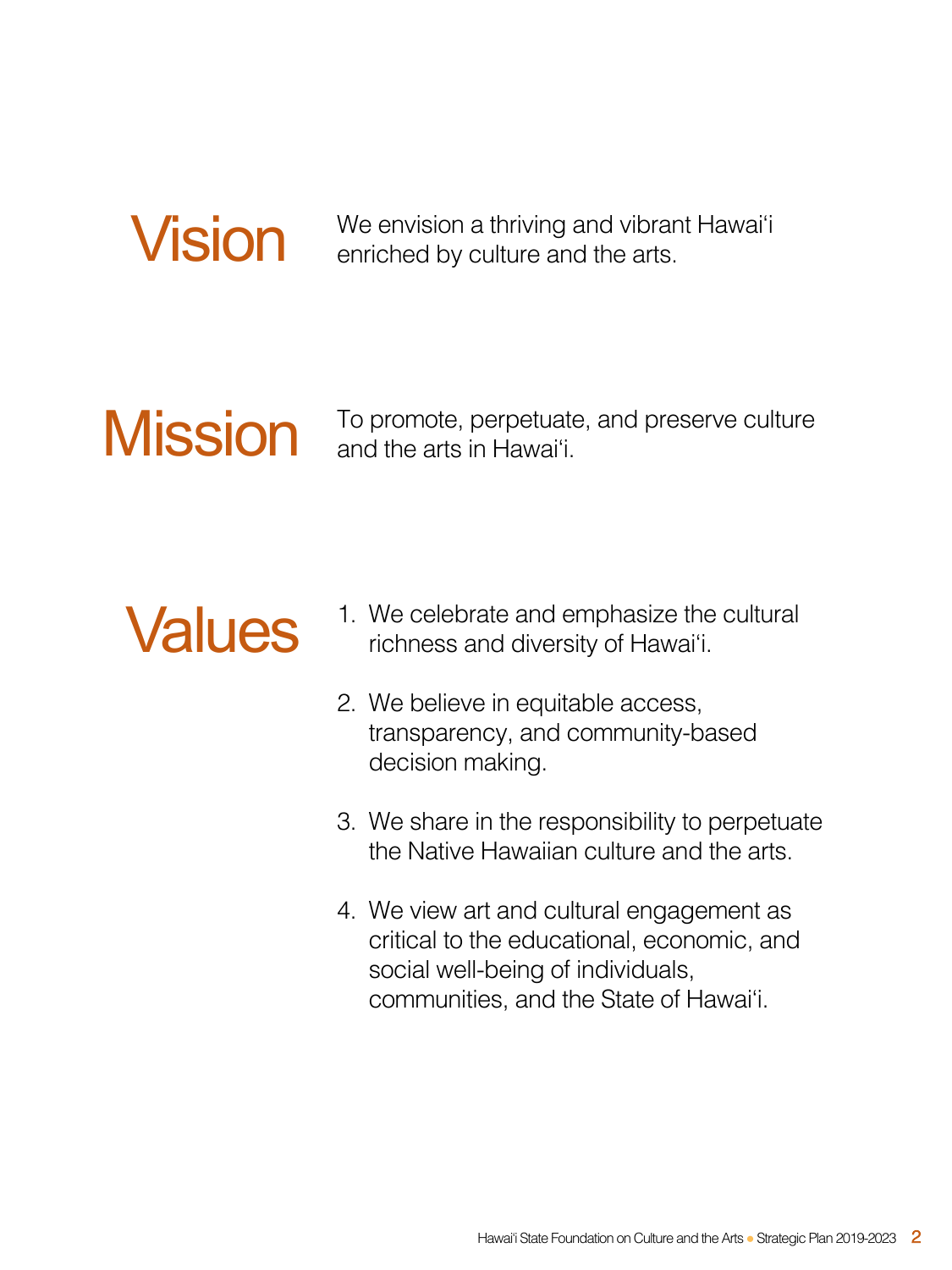## **2019-2023 Strategic Priorities**

## **Culture**

Support, foster, and celebrate the artistic expressions of Hawai'i's diverse cultures and communities.

### **Engagement**

Enhance public engagement in culture and the arts.

### **Education**

Strengthen arts education for all learners.

## **The Arts**

Enrich the public sphere through the arts.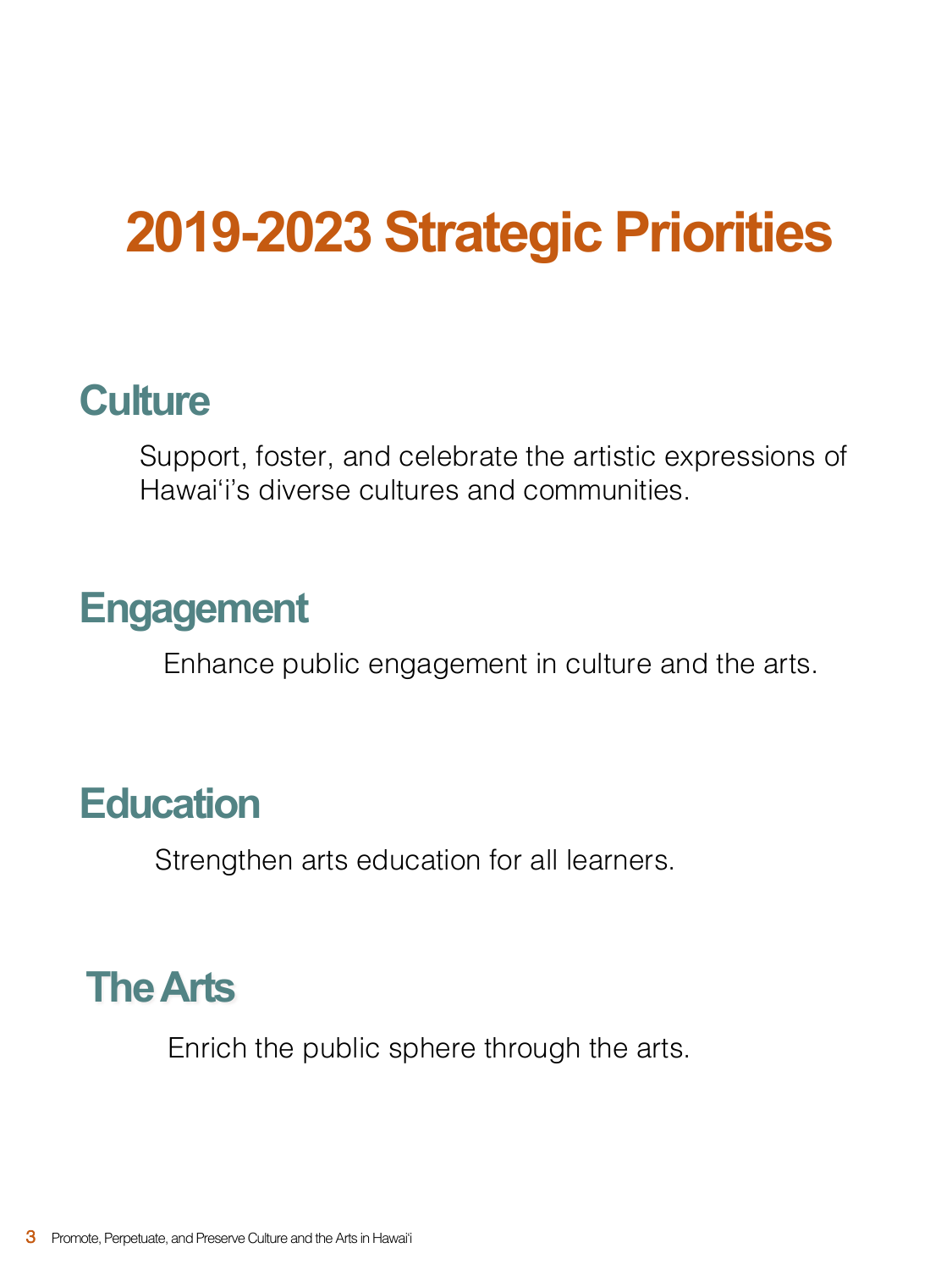## **Culture**

**Support, foster and celebrate the artistic expressions of Hawai'i's diverse cultures and communities.**

### **Objectives**



#### **Strategies**

- a. Strengthen relationships with the Native Hawaiian community-based organizations based upon shared values and commitment to the arts, culture, education, community, and ʻāina.
- b. Regularly liaise with representatives from community organizations serving Native Hawaiians to identify arts and culture-related needs and opportunities for Native Hawaiian communities.
- c. Actively encourage, support, and acknowledge Native Hawaiian culture through grants, initiatives, exhibitions, and acquisitions.

#### Advance cultural arts education and creation.

- a. Work with cultural practitioners and arts educators including traditional folk artists, to cultivate, refine, and share their creative practice/craft.
- b. Strengthen intergenerational learning and arts mentorship opportunities.
- c. Provide audiences of diverse ages and backgrounds with opportunities to deepen understanding about Hawai'i's evolving cultural heritage and history.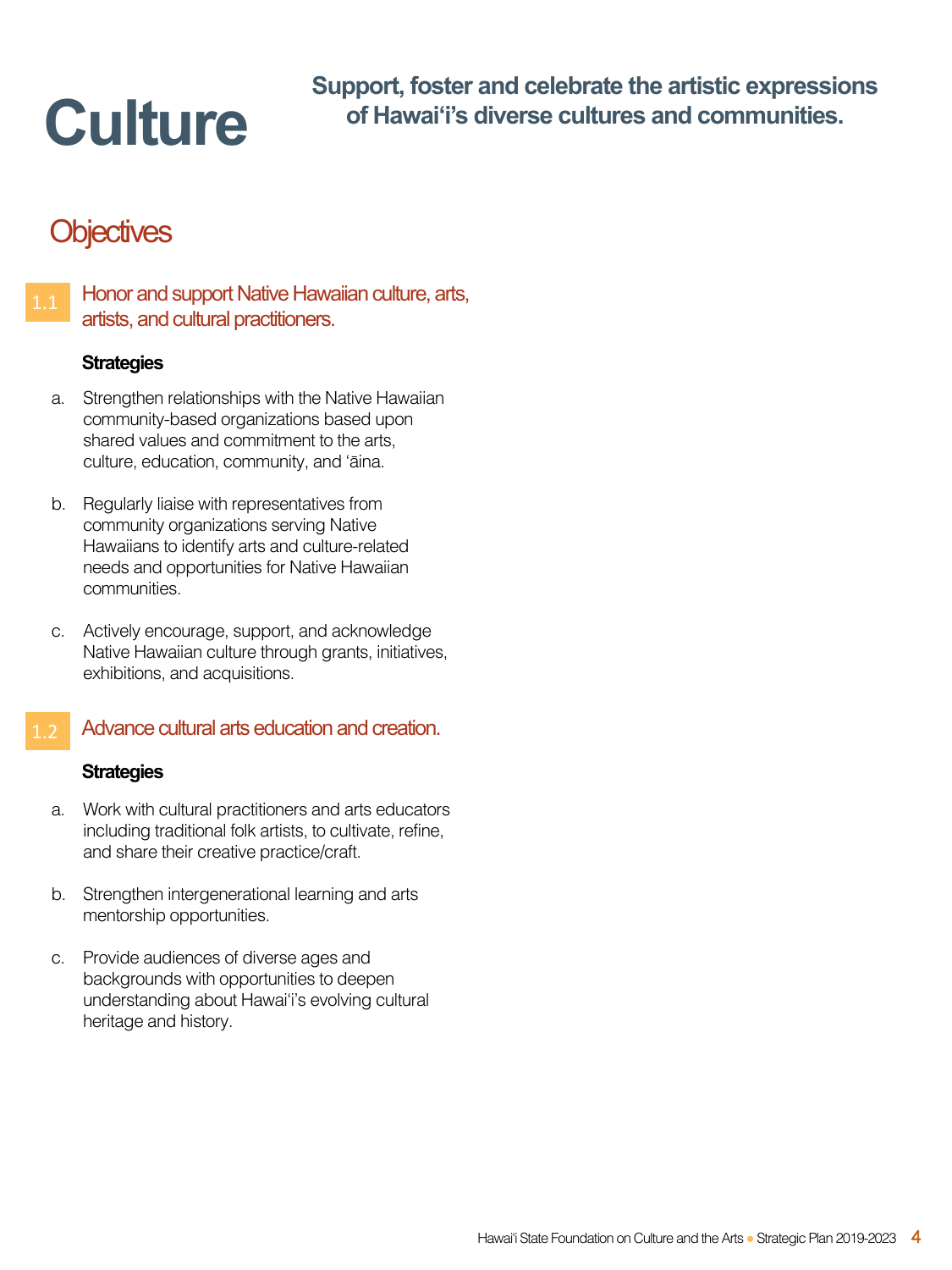# **and the arts. Engagement**

### **Objectives**

2.1 Increase access to diverse arts and cultural programs for underserved groups and for areas where the arts are scarce, non-existent, or vulnerable.

#### **Strategies**

- a. Promote artistic and cultural activities that focus on underserved communities and populations.
- b. Pursue partnerships with museum associations, arts, performance, and cultural organizations to deliver statewide programs and services.
- c. Pursue partnerships with public and private nonarts entities for the purpose of cross-sector collaboration.
- d. Expand and nurture relationships with geographically diverse and media-specific arts organizations.

#### Build community capacity for creativity, innovation, and lifelong participation in culture and the arts.

#### **Strategies**

- a. Collaborate with community organizations to develop community engagement strategies across the state (e.g. formation of professional learning communities).
- b. Learn about, pursue and disseminate tools and resources (e.g. innovations and best practices, arts legislation, funding opportunities, publications) to advance culture and the arts across Hawai'i.
- c. Expand statewide opportunities for participation in culture and the arts through SFCA programs.

d. Provide support and opportunities for communities to organize, advocate, and pursue opportunities in culture and the arts (e.g. technical assistance, meetings, forums).

#### 2.3 Broaden public awareness and appreciation of the arts.

- a. Maximize outreach and communication strategies to promote arts events, programs, and resources.
- b. Raise public awareness of how the arts contribute to the economic, social, and scientific life of Hawai'i.
- c. Increase the public profile of the arts through award and recognition programs, and other celebrations of excellence.
- d. Collaborate with partner and community organizations to increase access, reach, and visibility of culture and the arts statewide.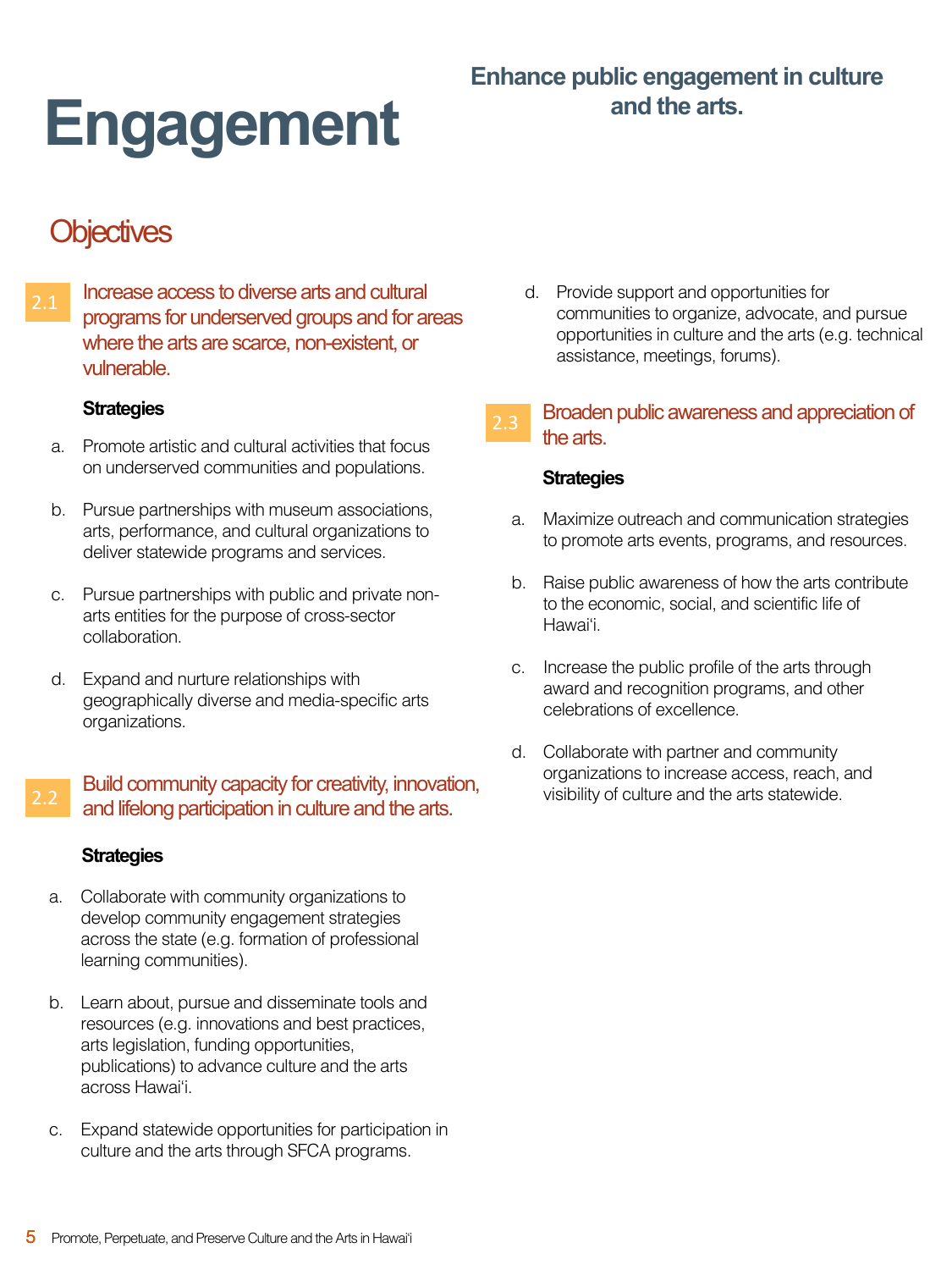# **Strengthen arts education for all learners.**

### **Objectives**

 $_{3.1}$  Strengthen and expand programs and collaborations that bring high-quality arts education to the lives of students throughout the state.

#### **Strategies**

- a. Ensure the equitable distribution of SFCA resources to support arts education in high-needs and underserved areas.
- b. Develop, deliver, and evaluate high quality arts education programming.
- c. Collaborate with the Hawai'i Department of Education, Hawai'i Public Charter Schools Network, and private and community organizations to identify opportunities to increase the number of students receiving SFCA supported projects.
- d. Invest in training for diverse arts education stakeholders to cultivate the next generation of arts educators.
- e. Annually map and report on students and schools served through SFCA and Grantee programming.
- $\overline{3.2}$  Enhance partnerships with arts and education organizations (local, state, and national) to develop, align, and promote policies supporting K-12 arts education.

#### **Strategies**

a. Continue to collaborate with the ARTS FIRST Partners (AFP) to meet statewide arts education goals in the AFP strategic plan.

b. Strengthen SFCA Commissioner, staff, and grantee partnerships with local, state and federal arts education policymakers, and organizations (e.g. legislators, Governor's Office, Western States Arts Federation, National Endowment for the Arts) through information sharing, hosted receptions, conference attendance and presentation, Art @ the Capitol, and other avenues.

#### $_{3.3}$  Expand community-based education programs and opportunities.

- a. Deliver arts learning opportunities through programs, projects, and grants.
- b. Collaborate with public and private entities statewide to strengthen out-of-school arts education programming on the neighbor islands and in rural areas of O'ahu.
- c. Support the development of emerging artists by facilitating professional learning opportunities and apprenticeships.